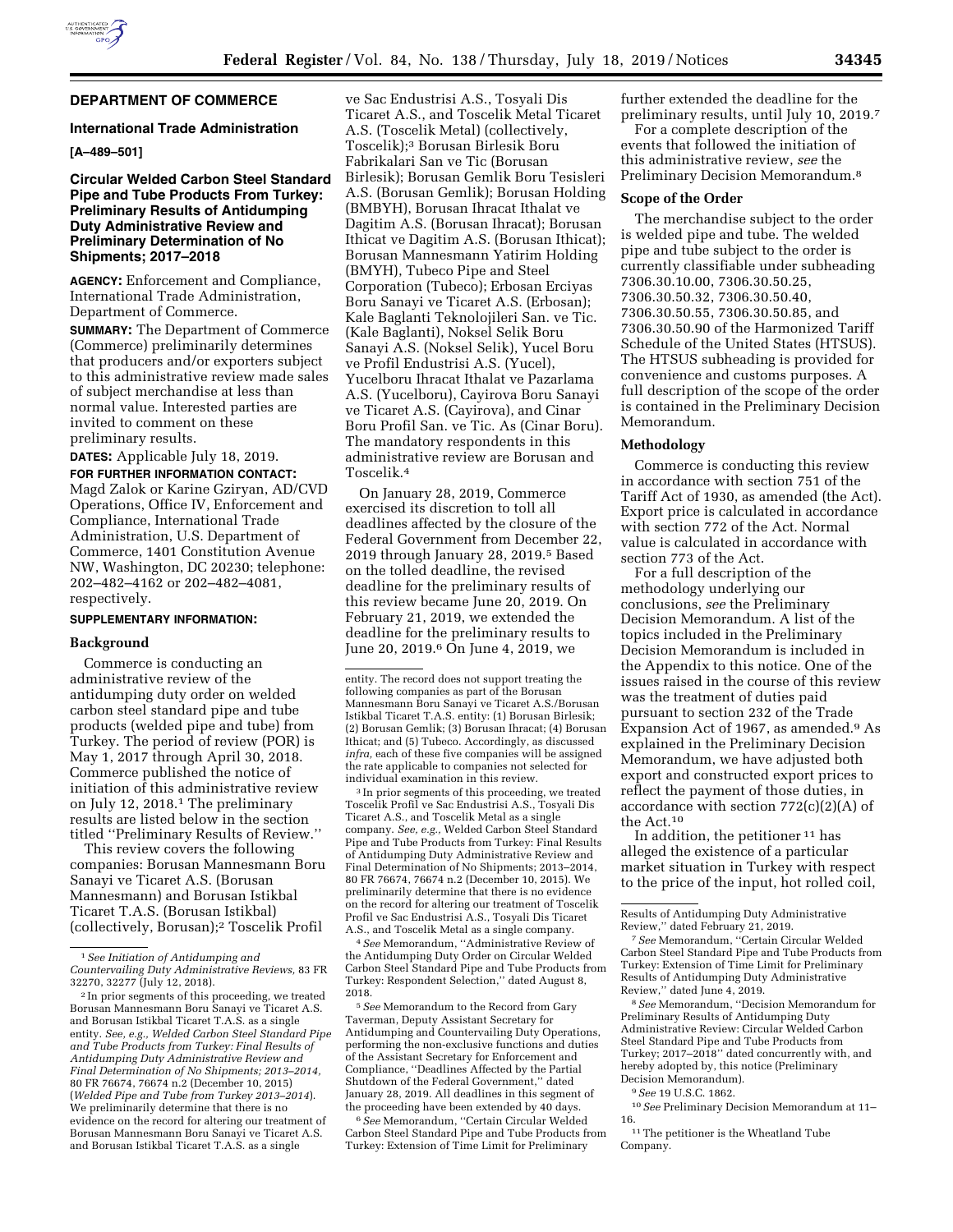pursuant to section 773(e) of the Act.12 We have preliminarily determined that a particular market situation exists and have made an upward adjustment to the costs of hot rolled coil both imported into Turkey and sourced in Turkey utilizing a regression analysis placed on the record by the petitioner.<sup>13</sup>

The Preliminary Decision Memorandum is a public document and is made available to the public via Enforcement and Compliance's Antidumping and Countervailing Duty Centralized Electronic Service System (ACCESS). ACCESS is available to registered users at *[http://](http://access.trade.gov) [access.trade.gov](http://access.trade.gov)* and to all parties in Commerce's Central Records Unit, located at room B8024 of the main Commerce building. In addition, a complete version of the Preliminary Decision Memorandum can be found at *[http://enforcement.trade.gov/frn/](http://enforcement.trade.gov/frn/index.html)  [index.html.](http://enforcement.trade.gov/frn/index.html)* The signed and the electronic versions of the Preliminary Decision Memorandum are identical in content.

# **Preliminary Determination of No Shipments**

On July 23, 2018, Erbosan submitted a letter to Commerce certifying that it had no sales, shipments, or entries of the subject merchandise to the United States during the POR.14 Erbosan further certified that it did not know or have reason to know that any of its customers would subsequently export or sell Erbosan's merchandise to the United States during the POR. On July 25, 2018, Cayirova, Yucel, and Yucelboru submitted a letter to Commerce certifying that they each individually had no sales, shipments, or entries of the subject merchandise to the United State during the POR.15 On August 13, 2018, Borusan Istikbal, Borusan Birlesik, Borusan Gemlik, Borusan Ihracat, Borusan Ithicat, Borusan Holding, BMBYH, and Tubeco submitted a letter to Commerce certifying that they each individually had no sales, shipments, or entries of the subject merchandise to the

United States during the POR.16 On April 25, 2018, consistent with our practice, we issued a ''No Shipment Inquiry'' to U.S. Customs and Border Protection (CBP) to confirm that there were no entries of welded pipe and tube from Turkey exported by Erbosan, Borusan Istikbal, Borusan Birlesik, Borusan Gemlik, Borusan Ihracat, Borusan Ithicat, Borusan Holding, BMBYH, Tubeco, Cayirova, Yucel, or Yucelboru during the POR.17 We received no information from CBP regarding the existence of entries of subject merchandise from these companies during the POR. Based on their certifications and our analysis of CBP information, we preliminarily determine that Erbosan, Borusan Birlesik, Borusan Gemlik, Borusan Ihracat, Borusan Ithicat, Borusan Holding, BMBYH, Tubeco, Cayirova, Yucel, and Yucelboru each had no reviewable transactions during the POR. Consistent with our practice, we are not preliminarily rescinding the review with respect to these eleven companies, but, rather, we will complete the review for these companies and issue appropriate instructions to CBP based on the final results of this review.18

Further, as noted above, Borusan Istikbal also submitted a no-shipment certification on August 13, 2018. However, we continue to find Borusan Istikbal to be part of the single entity, Borusan, and we find no record evidence that warrants altering this treatment. Therefore, because we find that Borusan had shipments during this POR, we have not made a preliminary determination of no-shipments with respect to Borusan Istikbal. Furthermore, three companies, Kale Baglanti, Noksel Selik, and Cinar Boru, remain subject to this administrative review because none of these three companies: (1) Was selected as a mandatory respondent;19 (2) was the

subject of a withdrawal of request for review; (3) requested to participate as a voluntary respondent; or (4) submitted a claim of no shipments. As such, these three companies remain as unexamined respondents.

## **Preliminary Results of Review**

As a result of this review, we calculated a weighted-average dumping margin of 14.73 percent for Borusan and a *de minimis* margin for Toscelik for the period May 1, 2017 through April 30, 2018. We assigned the three nonselected companies the all-others rate in these preliminary results, as referenced below:

| Producer or exporter                                                                                                                                       | Weighted-<br>average<br>dumping<br>margin<br>(percent) |
|------------------------------------------------------------------------------------------------------------------------------------------------------------|--------------------------------------------------------|
| Borusan Mannesmann Boru Sanayi ve<br>Ticaret A.S./Borusan Istikbal Ticaret<br>Toscelik Profil ve Sac Endustrisi A.S./<br>Tosyali Dis Ticaret A.S./Toscelik | 14.73                                                  |
|                                                                                                                                                            | 0.00                                                   |
| Kale Baglanti Teknolojileri San. ve Tic                                                                                                                    | 14.74                                                  |
| Noksel Selik Boru Sanayi A.S                                                                                                                               | 14.74                                                  |
| Cinar Boru Profil San, ve Tic. As                                                                                                                          | 1474                                                   |

#### **Assessment Rates**

Upon completion of the administrative review, Commerce shall determine, and CBP shall assess, antidumping duties on all appropriate entries in accordance with 19 CFR 351.212(b)(1). We intend to issue instructions to CBP 15 days after the date of publication of the final results of this review.

If either Borusan's or Toscelik's weighted-average dumping margin is not zero or *de minimis* (*i.e.,* less than 0.5 percent) in the final results of this review, we will calculate importerspecific assessment rates on the basis of the ratio of the total amount of dumping calculated for the importer's examined sales and the total entered value of the sales in accordance with 19 CFR 351.212(b)(1). Where either a respondent's weighted-average dumping margin is zero or *de minimis,* or an importer-specific assessment rate is zero or *de minimis,* we will instruct CBP to liquidate the appropriate entries without regard to antidumping duties.

With respect to Erbosan, Borusan Birlesik, Borusan Gemlik, Borusan Ihracat, Borusan Ithicat, Borusan Holding, BMBYH, Tubeco, Cayirova, Yucel, and Yucelboru, if we continue to find that these companies had no shipments of subject merchandise in the final results, we will instruct CBP to liquidate any existing entries of merchandise produced by these companies, but exported by other

<sup>12</sup>*See* Petitioner's Letter, ''Circular Welded Carbon Steel Standard Pipe and Tube Products from Turkey: Particular Market Situation Allegation,'' dated January 29, 2019.

<sup>13</sup>*See* Preliminary Decision Memorandum at 24– 25.

<sup>14</sup>*See* Letter from Borusan, ''No Shipment Certification of Erbosan Erciyas Boru Sanayi ve Ticaret A.S. in the 2017–2018 Administrative Review of the Antidumping Duty Order Involving Certain Welded Carbon Steel Standard Pipe from Turkey,'' dated July 23, 2018.

<sup>15</sup>*See* Letter from Cayirova, Yucel, and Yucelboru, ''Circular Welded Carbon Steel Pipes and Tubes from Turkey; Notification of No Shipments,'' dated July 25, 2018.

<sup>16</sup>*See* Letter from Borusan Istikbal, Borusan Birlesik, Borusan Gemlik, Borusan Iharcat, Borusan Ithicat, and Tubeco, ''Circular Welded Carbon Steel Pipes and Tubes from Turkey, Case No. A–489–501: No Shipment Letter,'' dated August 13, 2018.

<sup>17</sup>*See* CBP message number 8115302, dated April 25, 2018.

<sup>18</sup>*See Non-Market Economy Antidumping Proceedings: Assessment of Antidumping Duties,* 76 FR 65694, 65694–95 (October 24, 2011); and the ''Assessment Rates'' section, below; *see also Certain Frozen Warmwater Shrimp from Thailand; Preliminary Results of Antidumping Duty Administrative Review, Partial Rescission of Review, Preliminary Determination of No Shipments; 2012–2013,* 79 FR 15951, 15952 (March 24, 2014), unchanged in *Certain Frozen Warmwater Shrimp from Thailand: Final Results of Antidumping Duty Administrative Review, Final Determination of No Shipments, and Partial Rescission of Review; 2012–2013,* 79 FR 51306, 51307 (August 28, 2014).

<sup>19</sup>*See* Respondent Selection Memorandum.